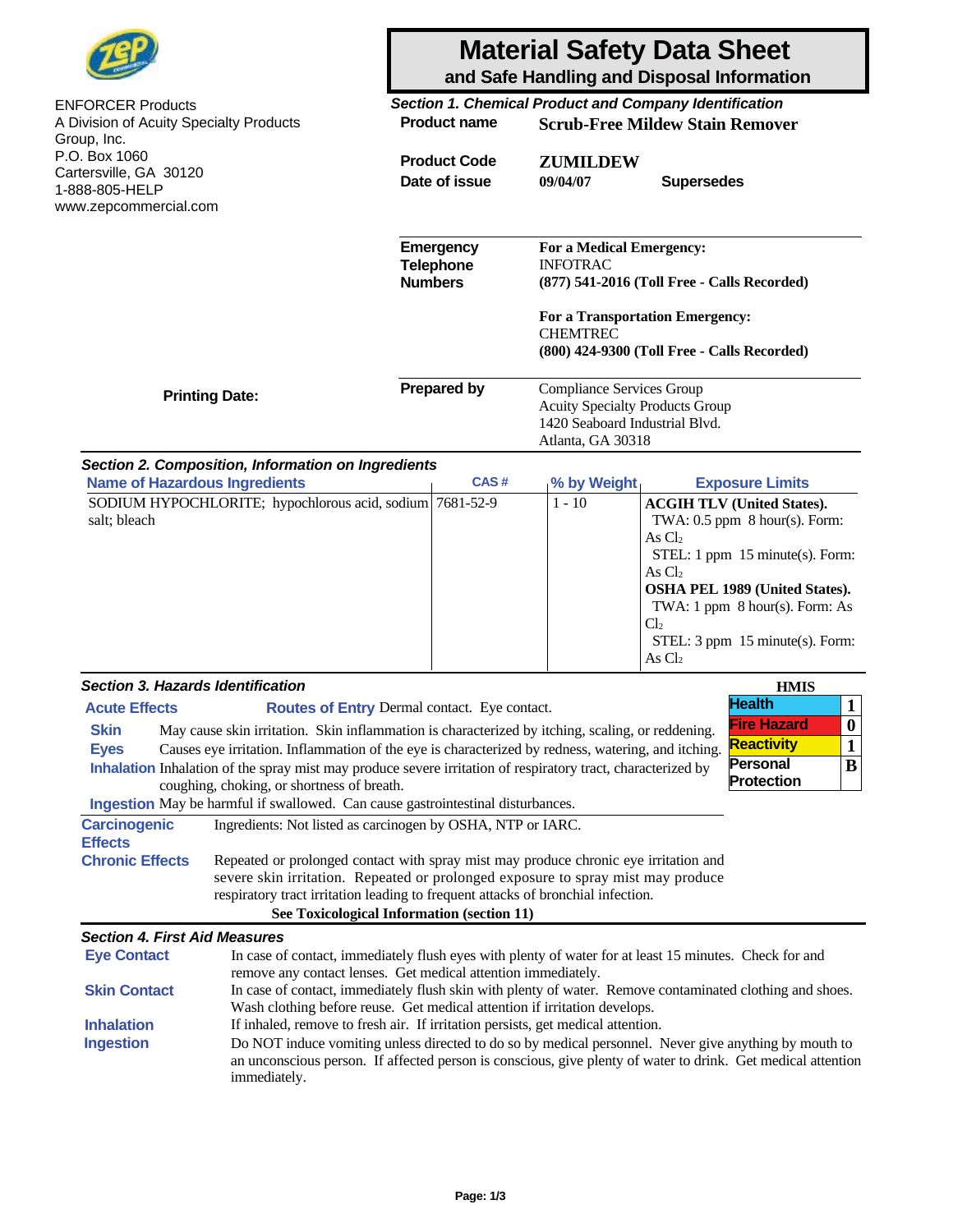| Product Code ZUMILDEW                              | <b>Material Safety Data Sheet</b><br>Product Name Scrub-Free Mildew Stain Remover                                                                                                                                              |  |  |  |  |
|----------------------------------------------------|--------------------------------------------------------------------------------------------------------------------------------------------------------------------------------------------------------------------------------|--|--|--|--|
| <b>Section 5. Fire Fighting Measures</b>           |                                                                                                                                                                                                                                |  |  |  |  |
| <b>Flash Point</b>                                 | Not applicable.<br>Flammable Limits Not applicable.                                                                                                                                                                            |  |  |  |  |
| <b>Flammability</b>                                | Not applicable.                                                                                                                                                                                                                |  |  |  |  |
| <b>Fire Hazard</b>                                 | May release dangerous gases (chlorine).                                                                                                                                                                                        |  |  |  |  |
| <b>Fire-Fighting Procedures</b>                    | Use flooding quantities of water. Wear special protective clothing and<br>positive pressure, self-contained breathing apparatus.                                                                                               |  |  |  |  |
| <b>Section 6. Accidental Release Measures</b>      |                                                                                                                                                                                                                                |  |  |  |  |
| Spill Clean up                                     | Put on appropriate personal protective equipment (see Section 8). Dilute with water and mop up, or absorb<br>with an inert dry material and place in an appropriate waste disposal container.                                  |  |  |  |  |
| <b>Section 7. Handling and Storage</b>             |                                                                                                                                                                                                                                |  |  |  |  |
| <b>Handling</b><br>precautions.                    | Avoid contact with eyes. Avoid prolonged or repeated contact with skin. Avoid breathing vapors or spray mists. Use<br>with adequate ventilation. Wash thoroughly after handling. Do not use with other products. Observe label |  |  |  |  |
| <b>Storage</b>                                     | Keep container tightly closed. Keep container in a cool, well-ventilated area. Containers that are opened must be<br>carefully resealed and kept upright to prevent leakage. Keep out of the reach of children.                |  |  |  |  |
|                                                    | Section 8. Exposure Controls, Personal Protection                                                                                                                                                                              |  |  |  |  |
|                                                    | <b>Personal Protection</b><br><b>Protective Clothing (Pictograms)</b>                                                                                                                                                          |  |  |  |  |
| <b>Eyes</b>                                        | Recommended: Chemical splash goggles.                                                                                                                                                                                          |  |  |  |  |
| <b>Body</b>                                        | Wear appropriate protective clothing to prevent skin contact.                                                                                                                                                                  |  |  |  |  |
|                                                    | Recommended: Rubber gloves. Neoprene gloves.                                                                                                                                                                                   |  |  |  |  |
|                                                    | Respiratory Use with adequate ventilation. A respirator is not needed under normal and intended conditions of product use.                                                                                                     |  |  |  |  |
| <b>Section 9. Physical and Chemical Properties</b> |                                                                                                                                                                                                                                |  |  |  |  |
| <b>Physical State</b><br>Liquid.                   | <b>Color</b> Clear. Colorless.                                                                                                                                                                                                 |  |  |  |  |
|                                                    | <b>Odor</b> Bleach-like Odor                                                                                                                                                                                                   |  |  |  |  |
| $12.5 - 13.0$<br>pH                                |                                                                                                                                                                                                                                |  |  |  |  |
| <b>Boiling Point</b>                               | Vapor Pressure Not determined.<br>$100^{\circ}$ C (212 $^{\circ}$ F)                                                                                                                                                           |  |  |  |  |
| <b>Specific Gravity</b>                            | Vapor Density Not determined.<br>1.04 (Water = 1)                                                                                                                                                                              |  |  |  |  |
| <b>Solubility</b>                                  | <b>Evaporation Rate</b> 12.4 compared to Butyl acetate.<br>Soluble in cold water, hot water.                                                                                                                                   |  |  |  |  |
|                                                    | VOC (Consumer) $0$ (g/l).                                                                                                                                                                                                      |  |  |  |  |
| <b>Section 10. Stability and Reactivity</b>        |                                                                                                                                                                                                                                |  |  |  |  |
| <b>Stability and Reactivity</b>                    | The product is stable.                                                                                                                                                                                                         |  |  |  |  |
| <b>Incompatibility</b>                             | Slightly reactive with reducing agents, organic materials., metals, acids. Do not use with other                                                                                                                               |  |  |  |  |
|                                                    | products.                                                                                                                                                                                                                      |  |  |  |  |
| <b>Hazardous Polymerization</b>                    | Will not occur.                                                                                                                                                                                                                |  |  |  |  |
| <b>Hazardous Decomposition</b>                     | carbon oxides (CO, CO <sub>2</sub> ), Chlorine., Hydrogen Chloride (HCl) Evolves toxic fumes when                                                                                                                              |  |  |  |  |
|                                                    |                                                                                                                                                                                                                                |  |  |  |  |
| <b>Products</b>                                    | heated to the decomposition state.                                                                                                                                                                                             |  |  |  |  |
| <b>Section 11. Toxicological Information</b>       |                                                                                                                                                                                                                                |  |  |  |  |
| <b>Toxicity to Animals</b>                         | <b>Sodium Hypochlorite:</b>                                                                                                                                                                                                    |  |  |  |  |
|                                                    | ORAL (LD50):<br>Acute: 8910 mg/kg [Rat].                                                                                                                                                                                       |  |  |  |  |
|                                                    | DERMAL (LD50):<br>Acute: >10000 mg/kg [Rabbit].                                                                                                                                                                                |  |  |  |  |
| Section 12. Ecological Information                 |                                                                                                                                                                                                                                |  |  |  |  |
| <b>Ecotoxicity</b>                                 | Not available.                                                                                                                                                                                                                 |  |  |  |  |
| <b>Biodegradable/OECD</b>                          | Not available.                                                                                                                                                                                                                 |  |  |  |  |
|                                                    |                                                                                                                                                                                                                                |  |  |  |  |
| <b>Section 13. Disposal Considerations</b>         |                                                                                                                                                                                                                                |  |  |  |  |
| <b>Waste Information</b>                           | Waste must be disposed of in accordance with federal, state and local environmental control                                                                                                                                    |  |  |  |  |
|                                                    | regulations.                                                                                                                                                                                                                   |  |  |  |  |
| <b>Waste Stream</b>                                | Code: D002                                                                                                                                                                                                                     |  |  |  |  |
|                                                    | Classification: - (Hazardous waste.)                                                                                                                                                                                           |  |  |  |  |
|                                                    | Origin: - (RCRA waste.)                                                                                                                                                                                                        |  |  |  |  |
| Consult your local or regional authorities.        |                                                                                                                                                                                                                                |  |  |  |  |
| <b>Section 14. Transport Information</b>           |                                                                                                                                                                                                                                |  |  |  |  |
| <b>Proper shipping name</b>                        | <b>Consumer Commodity</b>                                                                                                                                                                                                      |  |  |  |  |
| <b>DOT Classification</b>                          | DOT Class: ORM-D.                                                                                                                                                                                                              |  |  |  |  |
| <b>UN number</b>                                   | Not applicable.                                                                                                                                                                                                                |  |  |  |  |
| <b>TDG Classification</b>                          | <b>Consumer Commodity</b>                                                                                                                                                                                                      |  |  |  |  |
|                                                    |                                                                                                                                                                                                                                |  |  |  |  |